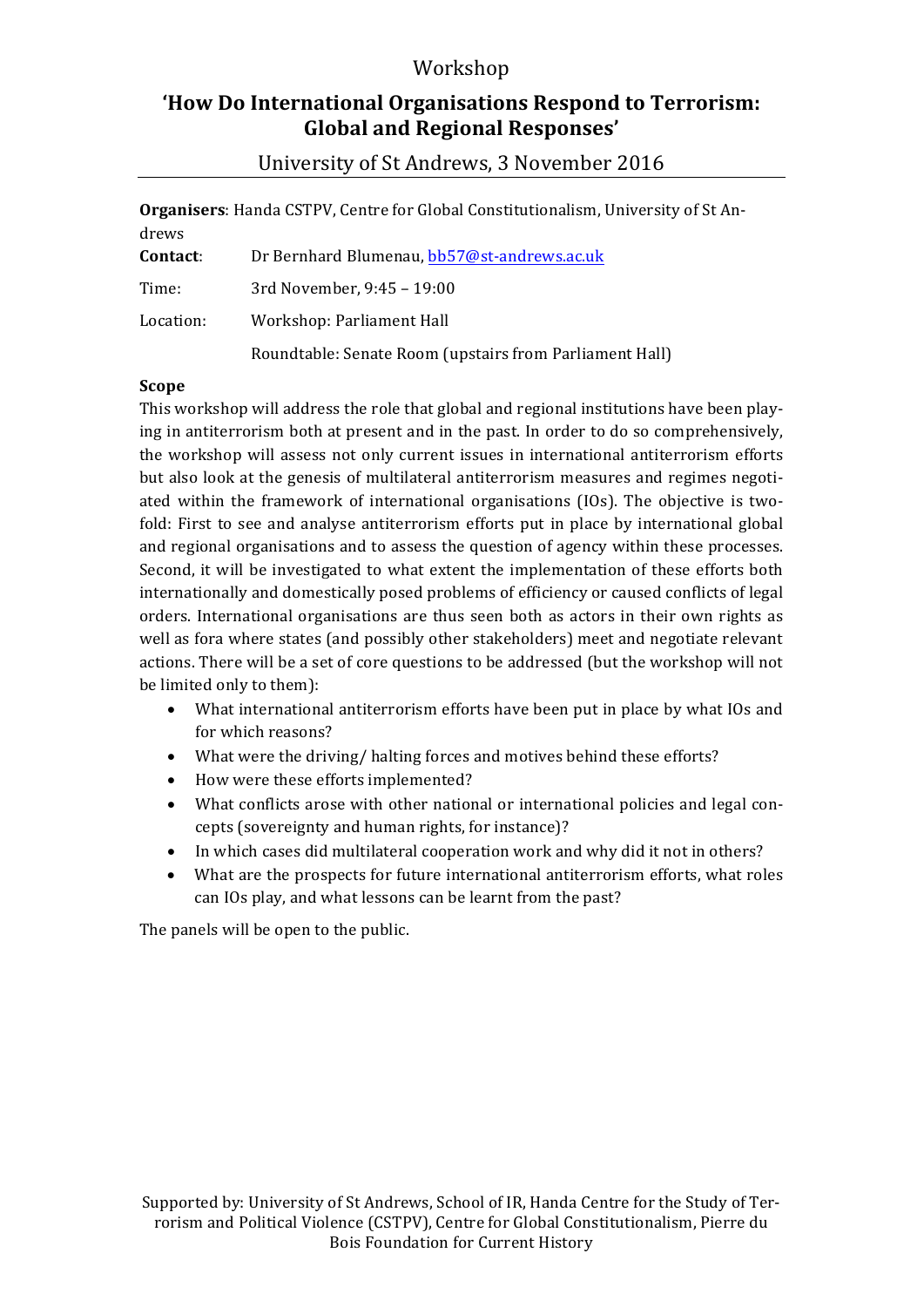# 'How Do International Organisations Respond to Terrorism: Global and Regional Responses'

University of St Andrews, 3 November 2016

# **Schedule 3 November 2016**

| $9:45 - 10:15$                              | Registration and coffees                                                                                                                                                |
|---------------------------------------------|-------------------------------------------------------------------------------------------------------------------------------------------------------------------------|
| $10:15 - 10:30$                             | <b>Welcome and Opening remarks</b><br>DR TIMOTHY WILSON, DIRECTOR OF CSTPV/UNIVERSITY OF ST AN-<br><b>DREWS</b><br>DR BERNHARD BLUMENAU, CSTPV/UNIVERSITY OF ST ANDREWS |
| $10:30 - 12:00$<br><b>PANEL I GLOBAL</b>    |                                                                                                                                                                         |
|                                             | DR ALANNA O'MALLEY, UNIVERSITY OF LEIDEN, 'A humanitarian<br>intervention or a rebel suppression? The United Nations and the<br>Simba Rebellion in the Congo, 1964'     |
|                                             | DR BERNHARD BLUMENAU, CSTPV/UNIVERSITY OF ST ANDREWS,<br>'When it all began: The ICAO and anti-hijacking efforts in the<br>1960s and 1970s'                             |
|                                             | DR JOHN KARLSRUD, NUPI OSLO, 'UN peacekeeping and anti-<br>terrorism: The MINUSMA mission in Mali'                                                                      |
|                                             | Chair: DR MATEJA PETER, UNIVERSITY OF ST ANDREWS                                                                                                                        |
| 12:00-14:00                                 | Lunch (for participants)                                                                                                                                                |
| $14:00 - 15:30$<br><b>PANEL II REGIONAL</b> |                                                                                                                                                                         |
|                                             | DR PETER LEHR, CSTPV/ UNIVERSITY OF ST ANDREWS, 'ASEAN and<br>counter-terrorism: Still less than meets the eye?'                                                        |
|                                             | DR JAVIER ARGOMANIZ, CSTPV/ UNIVERSITY OF ST ANDREWS, 'EU and<br>radicalisation'                                                                                        |
|                                             | DR JORIS LARIK, UNIVERSITY OF LEIDEN, 'In the shadow of Kadi:<br>Developments in the UN/EU and security-due process nexus'                                              |
|                                             | Chair: DR ADAM BOWER, UNIVERSITY OF ST ANDREWS                                                                                                                          |
| $15:30 - 15:45$                             | Concluding comments                                                                                                                                                     |
| 15:45-17:30                                 | Break with refreshments                                                                                                                                                 |